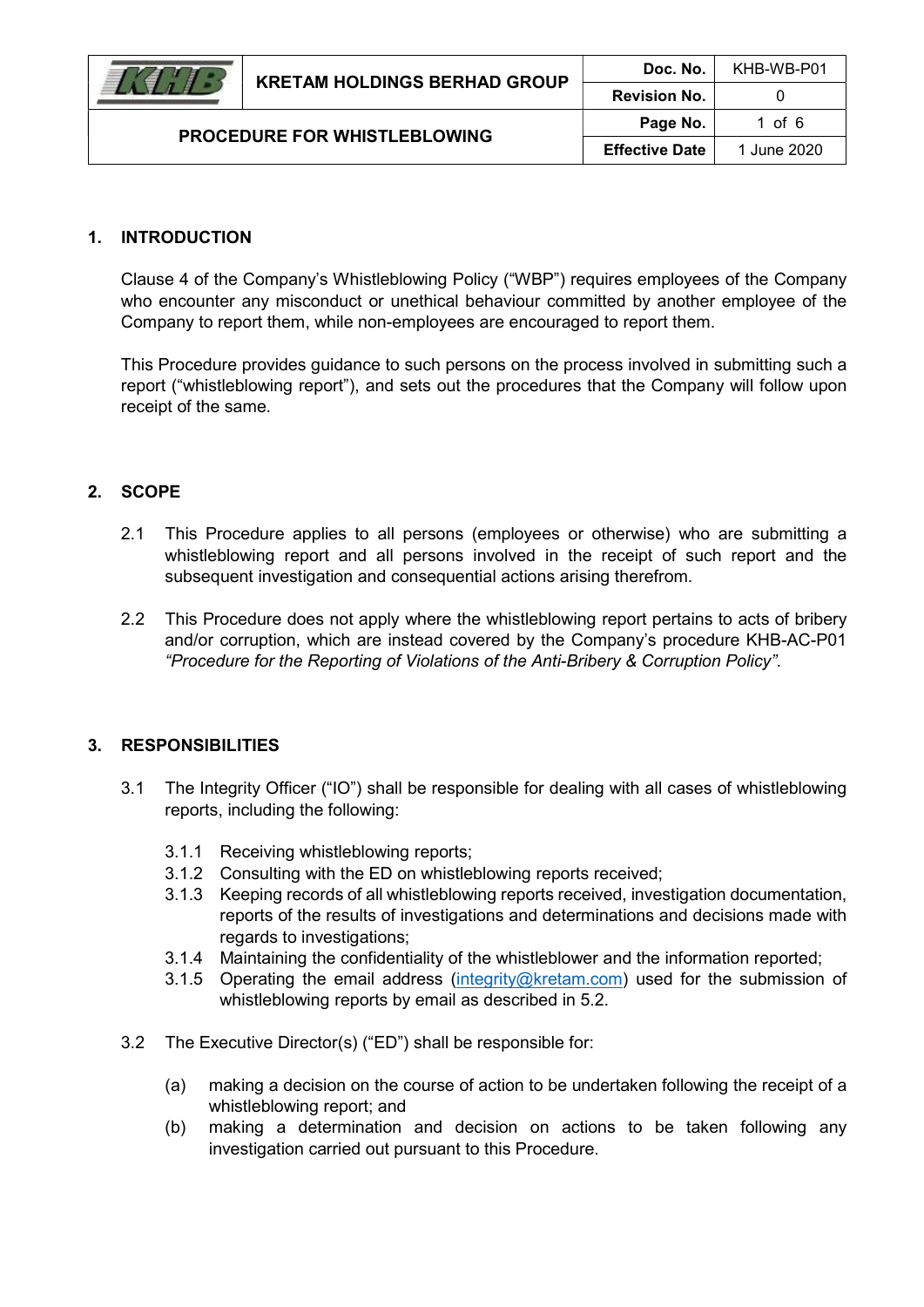

PROCEDURE FOR WHISTLEBLOWING

- 3.3 The Investigator (as appointed pursuant to 5.4.2) shall carry out any investigation required arising from a whistleblowing report.
- 3.4 The Head of Human Resources or Human Resources Manager shall be responsible for conducting any disciplinary actions that are required as a result of any report submitted and subsequent investigation carried out.

## 4. DEFINITIONS AND CONTEXT

4.1 In this Procedure, the following words and terms shall have the following meanings unless the context specifically requires otherwise:

"Whistleblower" - Person making a report as required or encouraged by the WBP

"the Company" – Kretam Holdings Berhad and/or its relevant subsidiary company

"Whistleblowing report" – a report submitted by a whistleblower regarding misconduct and/or unethical behaviour committed by an employee of the Company

4.2 This Procedure should be read in the same context as the WBP, including the meaning of words or terms specifically defined in the latter. The WBP and this Procedure shall also be the context in which words or terms appearing in the prescribed forms shall be read.

## 5. DETAILS OF THE PROCEDURE

#### 5.1 Reports made in Writing

- 5.1.1 The whistleblower should submit a report using the "Whistleblowing Report Form" (Form KHB-WB-P01/F01), which may be downloaded from the Company's website (www.kretam.com) or obtained from the Company on request.
- 5.1.2 In the report form referred to in 5.1.1, the whistleblower should provide:
	- (a) information on how he can be contacted; and
	- (b) as much relevant information as possible about the incident that he is reporting in Form KHB-WB-P01/F01.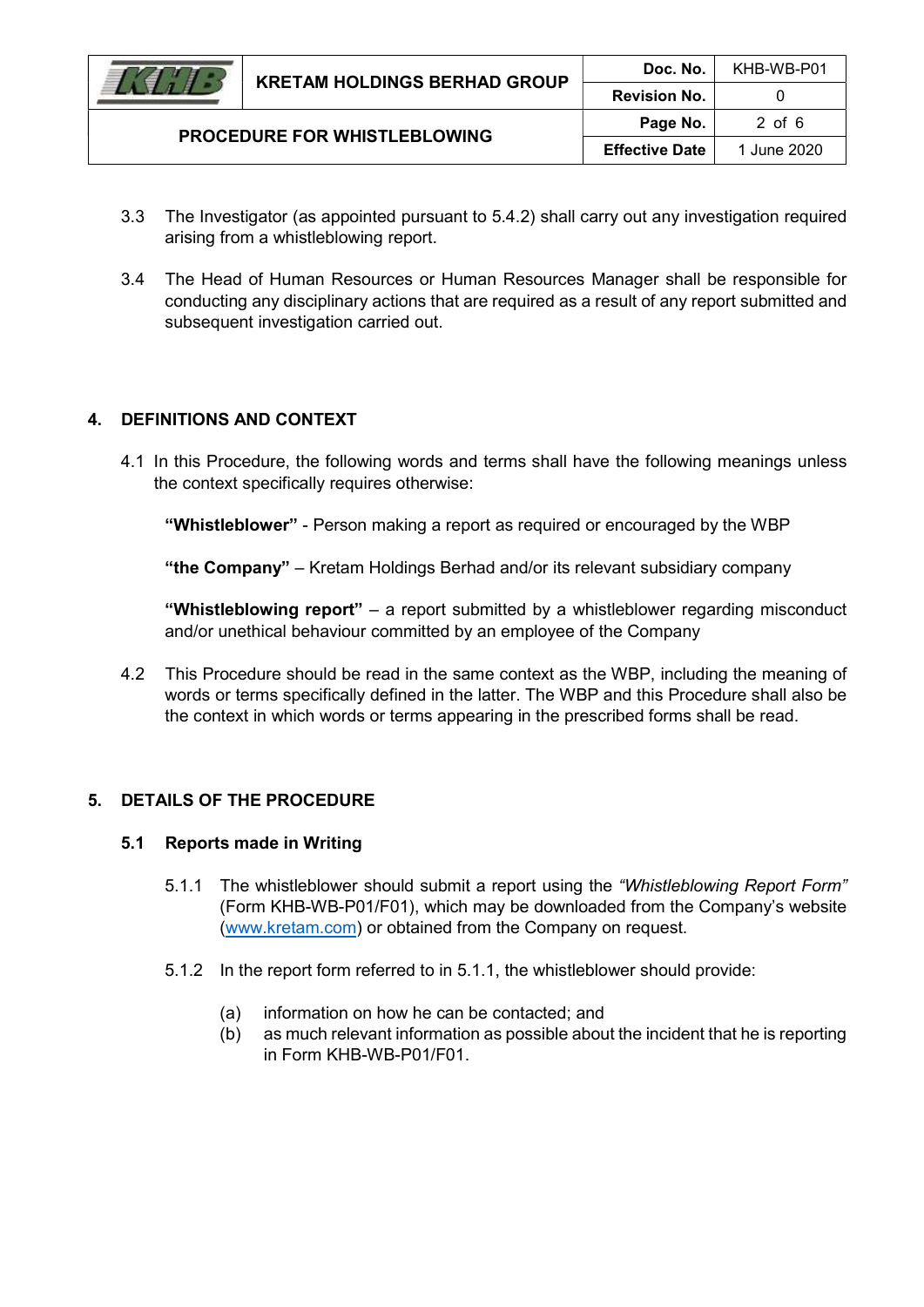

5.1.3 The whistleblower should make a copy of the duly completed and signed Form for his own retention before sending it in a sealed envelope marked "Private & Confidential: To be Opened by Addressee Only" to:

> The Integrity Officer Kretam Holdings Berhad Wisma KHB, Lot 6 Block 44 Leboh Tiga 90000 Sandakan, Sabah

#### 5.2 Reports sent through Email

- 5.2.1 Reports may also be submitted by email to the following email address: integrity@kretam.com. Such emailed reports may be in the following modes:
	- (a) scanned soft copy of duly completed and signed Form KHB-WB-P01/F01; or
	- (b) an email message describing the incident.
- 5.2.2 For record purposes, where the mode of email reporting is that described in 5.2.1(b), the IO shall fill in a Form KHB-WB-P01/F01 with details available from the email message as though on behalf of the whistleblower, with the exception of the signature. A printed copy of the email message shall be annexed to such Form.
- 5.2.3 In instances where a whistleblower had submitted a report on a bribery and/or corruption-related incident using Form KHB-WB-P01/F01 instead of Form KHB-AC-P01/F01, the IO shall refer such form so submitted to the Anti-Corruption Officer, and such report shall come under the purview of the Anti-Corruption Unit.

#### 5.3 Reports from Anonymous, Unidentifiable or Uncontactable Persons Invalid

Any whistleblowing report:

- (a) that is submitted anonymously or which in any case does not clearly identify the person making it;, or
- (b) where the maker of which is uncontactable in spite of the contact information provided by him in his report, or due to omission of contact information in his report

will not be regarded as valid, and the Company will not initiate any action based on it.

#### 5.4 Investigations

5.4.1 Upon receipt of a whistleblowing report, the IO shall, in consultation with the ED, evaluate the information being reported and the ED shall decide on the next course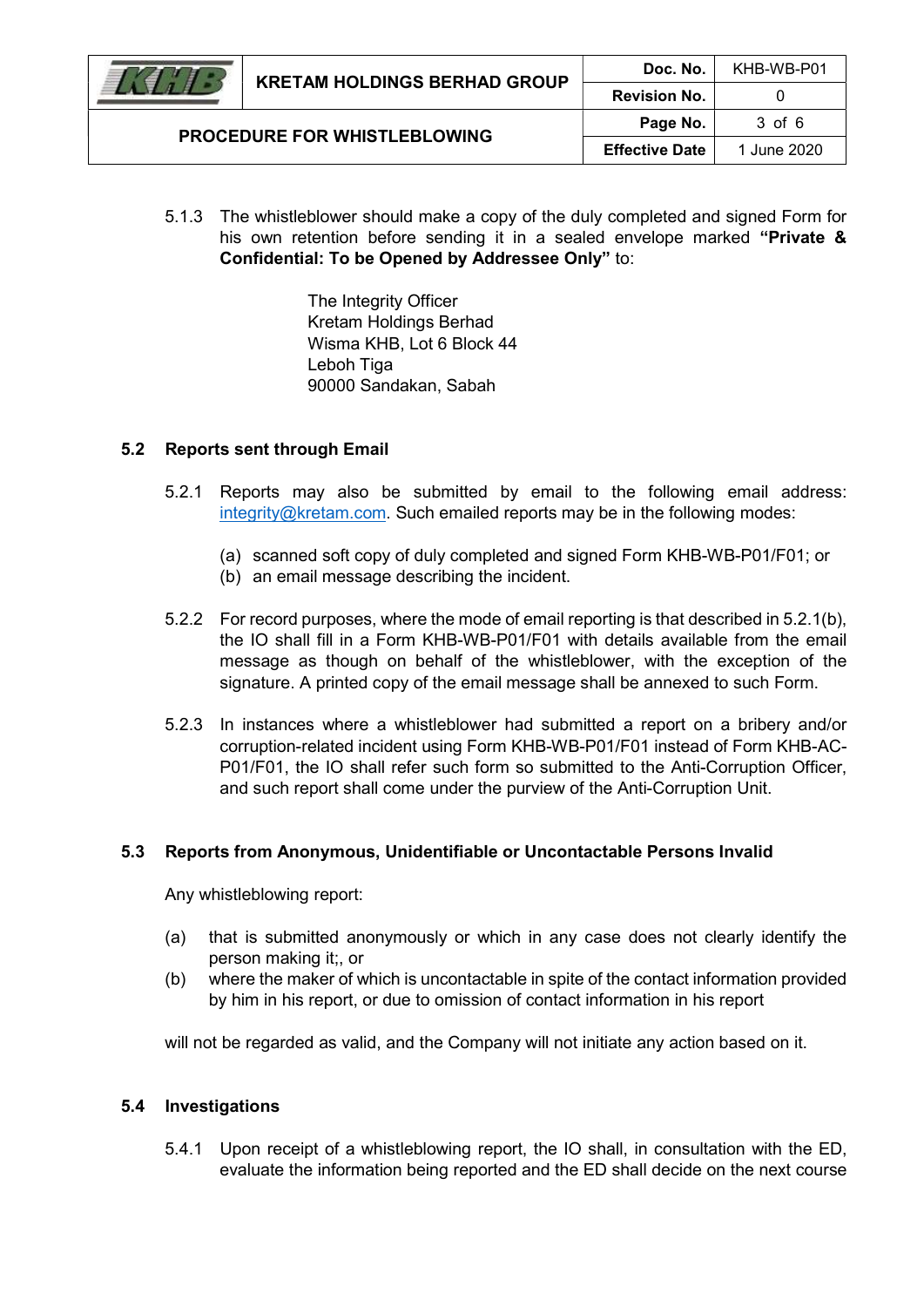

of action, which may include obtaining further information, conducting an investigation, making a police report or notifying the relevant regulatory authority.

- 5.4.2 Where the ED determines that an investigation is required, he shall appoint a suitable employee, team of employees, external investigator or any combination thereof ("the Investigator") to conduct it. In any case, the investigation shall be carried out by and reported to employees who are not part of the role or function being investigated.
- 5.4.3 The Investigator shall conduct the investigation and upon its conclusion, submit his report on the findings and recommendation to the ED for his consideration on the next course of action to be taken.

## 5.5 Report of Findings & Subsequent Actions

- 5.5.1 The ED shall consider the report submitted pursuant to 5.4.3.
- 5.5.2 Where the ED determines that the employee being reported against has a case to answer, the matter shall be referred to the Head of Human Resources or Human Resources Manager who shall then take the necessary disciplinary action under the Guidelines on Handling Misconduct.
- 5.5.3 Where the ED determines that the evidence against the person being reported is insufficient and that it is unlikely that appropriate evidence will be available, the matter shall be concluded.
- 5.5.4 Upon making any determination and decision, the ED shall document the same in a "Memorandum of Determination & Decision on Whistleblowing Report" (Form KHB-WB-P01/F02).

## 6. DOCUMENTATION AND RECORDS

| No. | <b>Record</b>                                                      | <b>Form</b>    | Location                       | <b>Person</b><br>in charge | <b>Retention</b><br><b>Period</b> |
|-----|--------------------------------------------------------------------|----------------|--------------------------------|----------------------------|-----------------------------------|
|     | Whistleblowing Report Form                                         | KHB-WB-P01/F01 | Sandakan<br><b>Head Office</b> | IО                         | years                             |
| 2   | Memorandum of Determination &<br>Decision on Whistleblowing Report | KHB-WB-P01/F02 | Sandakan<br><b>Head Office</b> | <b>ED</b>                  | years                             |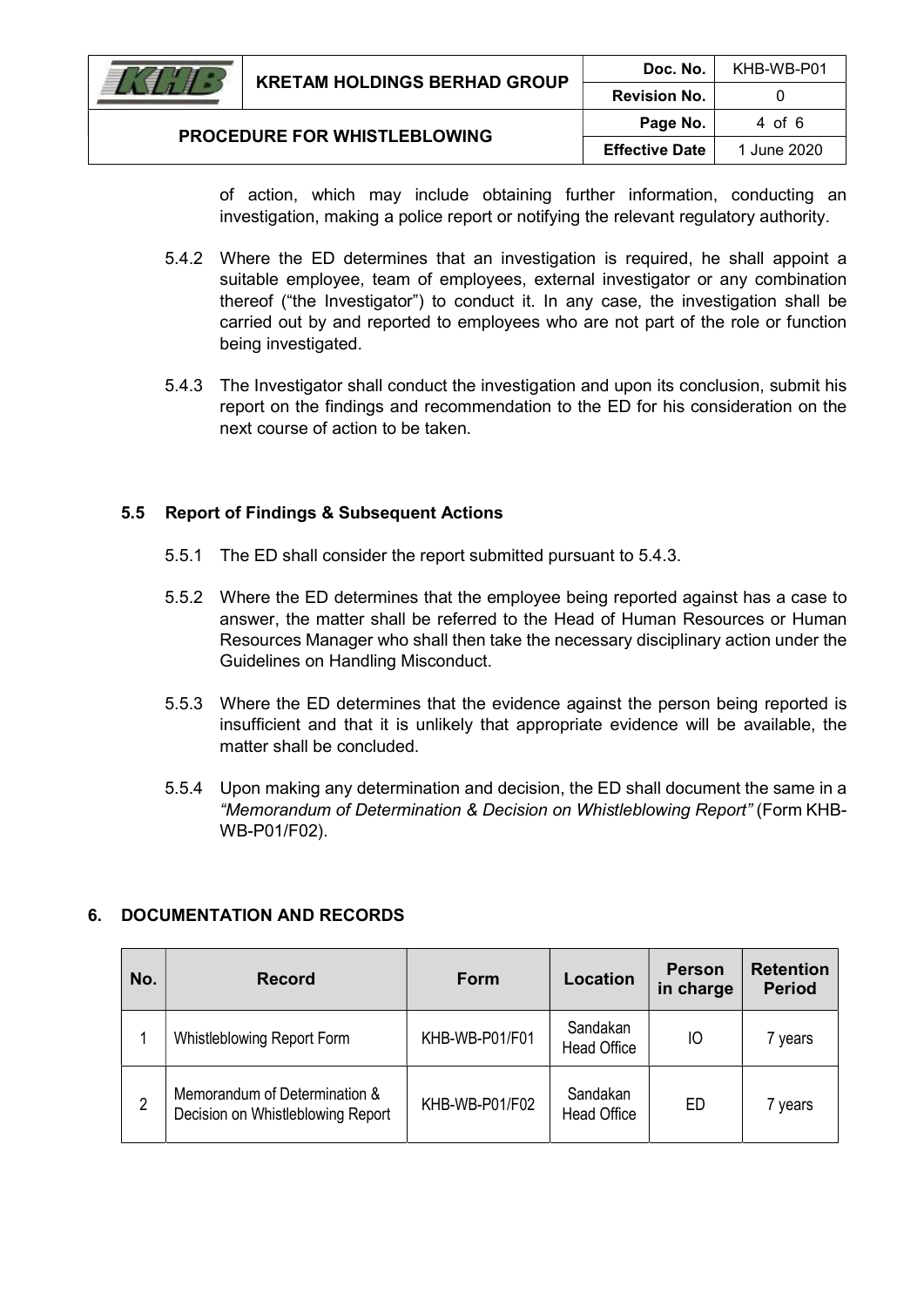Doc. No. | KHB-WB-P01

## 7. REFERENCE DOCUMENTS

- 7.1 Whistleblowing Policy
- 7.2 Guidelines on Handling Misconduct

PROCEDURE FOR WHISTLEBLOWING

## 8. APPROVING AUTHORITY

This Procedure and its related Forms are prescribed by the Board of Directors of the Company, whose approval shall be required for any amendments thereto.

## 9. PROCEDURE FLOWCHART

See next page.